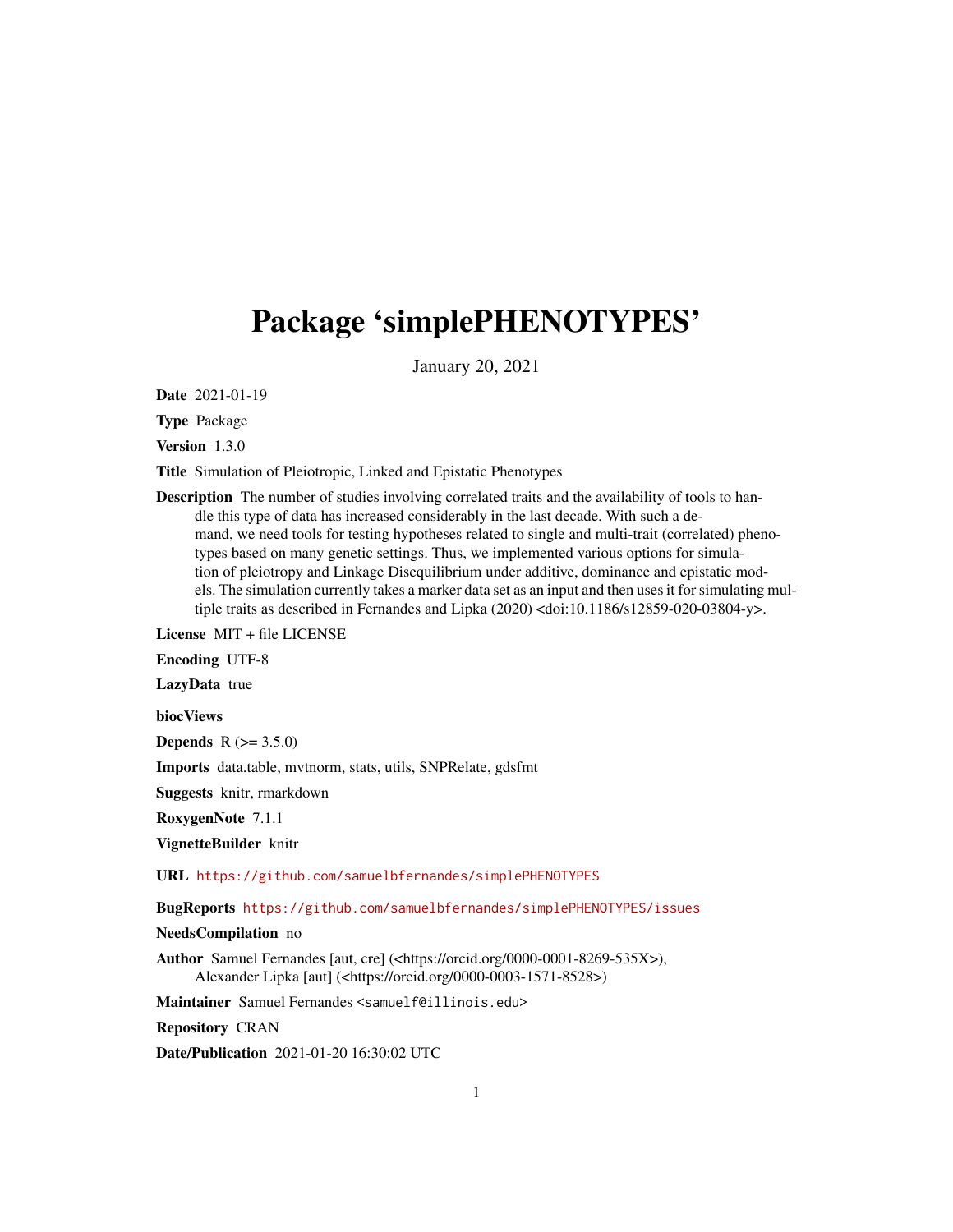### <span id="page-1-0"></span>R topics documented:

|--|--|--|--|--|--|--|--|--|--|--|--|--|--|--|--|--|--|--|--|--|--|--|--|--|--|--|--|--|--|--|--|--|--|--|--|

#### **Index** [9](#page-8-0)

create\_phenotypes *Simulation of single/multiple traits under different models and genetic architectures.*

#### Description

Simulation of single/multiple traits under different models and genetic architectures.

#### Usage

```
create_phenotypes(
  geno_obj = NULL,
  geno_file = NULL,
  geno-path = NULL,
  QTN_list = list(add = list(NULL), dom = list(NULL), epi = list(NULL)),
  prefix = NULL,rep = NULL,
  ntraits = 1,
  h2 = NULL,mean = NULL,
  model = NULL,architecture = "pleiotropic",
  add_QTN_num = NULL,
  dom_QTN_num = NULL,
  epi_QTN_num = NULL,
  epi_type = NULL,
  epi_interaction = 2,
  pleio_a = NULL,
  pleio_d = NULL,
  pleio_e = NULL,
  trait_spec_a_QTN_num = NULL,
  trait_spec_d_QTN_num = NULL,
  trait_spec_e_QTN_num = NULL,
  add_effect = NULL,
  big_add_QTN_effect = NULL,
  same_add_dom_QTN = FALSE,
  dom_effect = NULL,
  degree_of_dom = 1,
  epi_effect = NULL,
  type_of_ld = "indirect",
  ld_{min} = 0.2,
  ld_{max} = 0.8,
```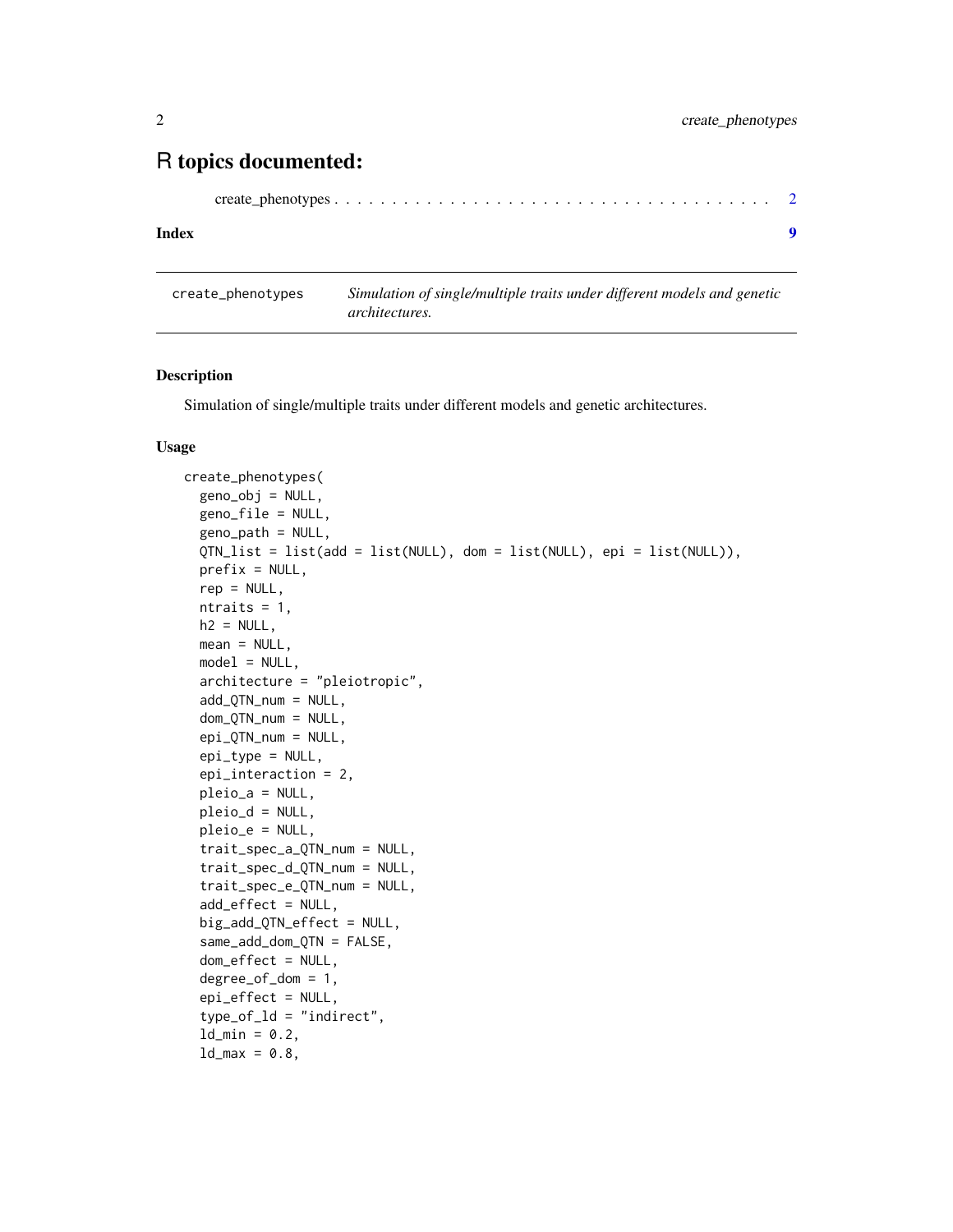```
ld_method = "composite",
sim_method = "geometric",
vary_QTN = FALSE,
cor = NULL,
cor_res = NULL,
QTN_variance = FALSE,
seed = NULL,
home_dir = NULL,
output_dir = NULL,
export_gt = FALSE,
output_format = "long",
to_r = FALSE,
out_geno = NULL,
chr_prefix = "chr",
remove_QTN = FALSE,
warning_file_saver = TRUE,
constraints = list(maf_above = NULL, maf_below = NULL, hets = NULL),
maf_cutoff = NULL,
nrows = Inf,na\_string = "NA",SNP_effect = "Add",
SNP_impute = "Middle",
quiet = FALSE,
verbose = TRUE,
RNGversion = "3.5.1"
```
#### Arguments

 $\mathcal{L}$ 

| geno_obj  | Marker data set loaded as an R object. Currently either HapMap or numerical-<br>ized files (code as aa = -1, Aa = 0 and AA = 1, e.g. 'data("SNP55K_maize282_maf04")')<br>are accepted. These and other file formats (VCF, GDS, and Plink Bed/Ped files)<br>may be read from file with 'geno_file' or 'geno_path'. Only one of 'geno_obj',<br>'geno_file' or 'geno_path' should be provided.                                                                                                                         |
|-----------|---------------------------------------------------------------------------------------------------------------------------------------------------------------------------------------------------------------------------------------------------------------------------------------------------------------------------------------------------------------------------------------------------------------------------------------------------------------------------------------------------------------------|
| geno_file | Name of a marker data set to be read from a file. If in a different folder, the<br>whole path should be provided. Formats accepted are Numeric, HapMap, VCF,<br>GDS, and Plink Bed/Ped files. Notice that the major allele will always be 1 and<br>the minor allele -1. Thus, when using Plink Bed files, the dosage information<br>will be converted to the opposite value.                                                                                                                                        |
| geno_path | Path to a folder containing the marker data set file/files (e.g., separated by chro-<br>mosome). Formats accepted are: Numeric, HapMap, VCF, GDS, and Plink<br>Bed/Ped files                                                                                                                                                                                                                                                                                                                                        |
| QTN_list  | A list of specific markers to be used as QTNs. If one wants to specify the QTNs<br>instead of selecting them randomly, at least one of the following elements should<br>be provided: 'QTN_list\$add', 'QTN_list\$dom', and/or 'QTN_list\$epi'. The el-<br>ement '\$add', '\$dom', and '\$epi' are lists containing a vector of markers for<br>each of the traits to be simulated. For example, to simulate 2 traits controlled<br>by 1 pleiotropic and 2 trait-specific additive QTNs, the user would create a list |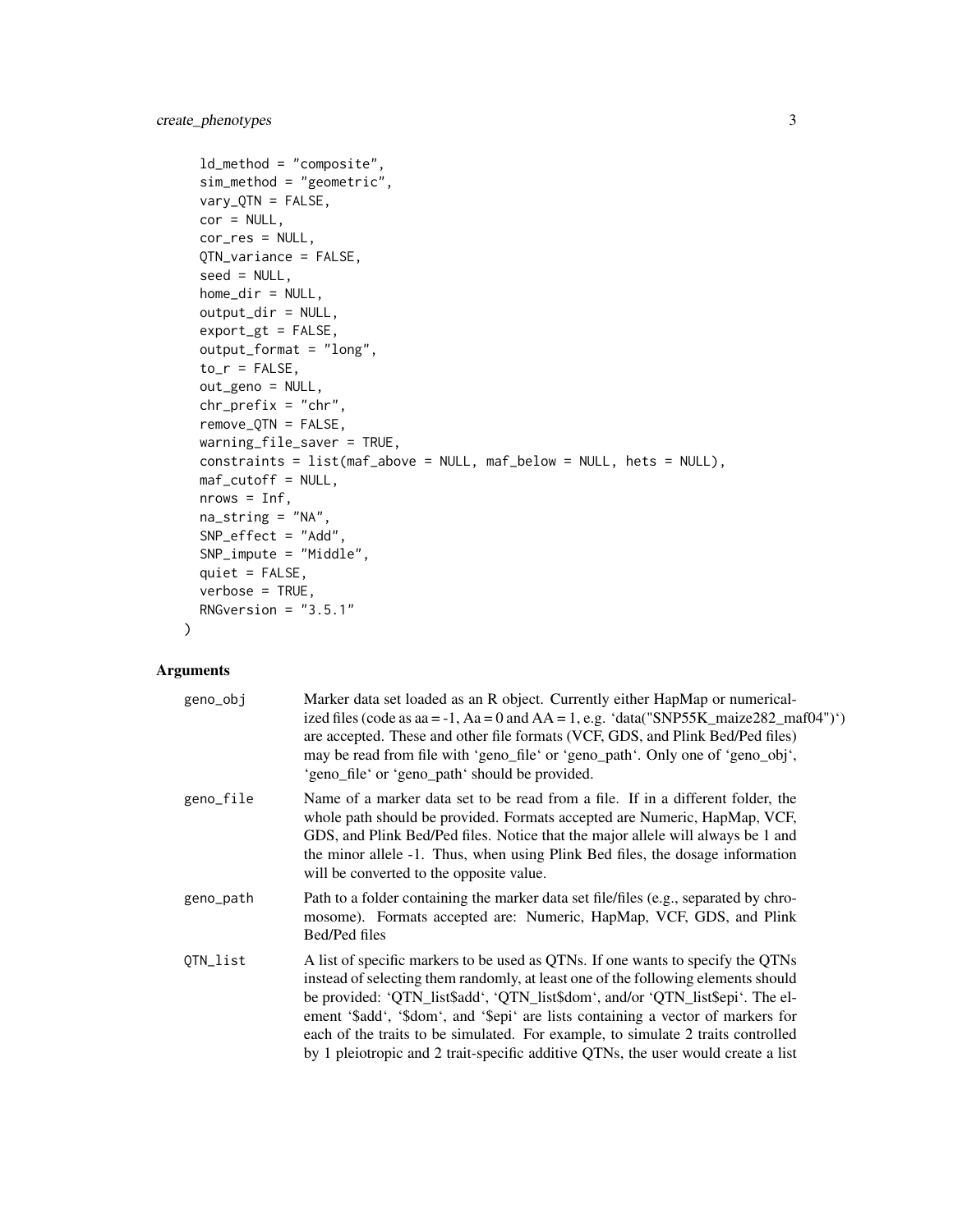|                 | of marker names 'marker_list <- list(add = list(trait1 = $c("marker1", "marker2",$<br>"marker3"), trait $2 = c("market1", "market4", "market5"))$ and set 'QTN_list =<br>marker_list'. On the other hand, to simulate a single trait controlled by 1 addi-<br>tive and 2 dominance QTNs, the marker list would be 'marker_list <- list(add<br>$=$ list("marker1"), dom $=$ list(c("marker2", "marker3")))'. Notice that these vec-<br>tors with maker names is used in the order they appear. For instance, in the<br>list 'marker_list <- list(add = list(trait9 = c("marker1"), trait4 = c("marker5")))',<br>the vector names itself ("trait9" and "trait4") are ignored and "trait9" will be the<br>vector of markers used to simulate the first trait and "trait4" will be the vector of<br>markers used to simulate the second trait. Also, when using 'QTN_list', many<br>parameters used for selecting QTNs will be ignored (e.g., 'constraints'). |
|-----------------|-----------------------------------------------------------------------------------------------------------------------------------------------------------------------------------------------------------------------------------------------------------------------------------------------------------------------------------------------------------------------------------------------------------------------------------------------------------------------------------------------------------------------------------------------------------------------------------------------------------------------------------------------------------------------------------------------------------------------------------------------------------------------------------------------------------------------------------------------------------------------------------------------------------------------------------------------------------|
| prefix          | If 'geno_path' points to a folder with files other than the marker data set, a part<br>of the data set name may be used to select the desired files (e.g., prefix = "Chr"<br>would read files Chr1.hmp.txt, , Chr10.hmp.txt but not HapMap.hmp.txt).                                                                                                                                                                                                                                                                                                                                                                                                                                                                                                                                                                                                                                                                                                      |
| rep             | The number of experiments (replicates of a trait with the same genetic architec-<br>ture) to be simulated.                                                                                                                                                                                                                                                                                                                                                                                                                                                                                                                                                                                                                                                                                                                                                                                                                                                |
| ntraits         | The number of multi-trait phenotypes to simulate under pleiotropic, partially<br>[pleiotropic], and LD (spurious pleiotropy) architectures (see 'architecture'). If<br>not assigned, a single trait will be simulated. Currently, the only option for the<br>LD architecture is 'ntraits $= 2$ '.                                                                                                                                                                                                                                                                                                                                                                                                                                                                                                                                                                                                                                                         |
| h <sub>2</sub>  | The heritability for each traits being simulated. It could be either a vector with<br>length equals to 'ntraits', or a matrix with ncol equals to 'ntraits'. If the later<br>is used, the simulation will loop over the number of rows and will generate a<br>result for each row. If a single trait is being simulated and h2 is a vector, one<br>simulation of each heritability value will be conducted. Either none or all traits<br>are expected to have 'h2 = $0'$ .                                                                                                                                                                                                                                                                                                                                                                                                                                                                                |
| mean            | A vector with the mean (intercept) value for each of the simulated traits. If<br>omitted, the simulated traits will be centered to zero.                                                                                                                                                                                                                                                                                                                                                                                                                                                                                                                                                                                                                                                                                                                                                                                                                  |
| model           | The genetic model to be assumed. The options are "A" (additive), "D" (domi-<br>nance), "E" (epistatic) as well as any combination of those models such as "AE",<br>"DE" or "ADE".                                                                                                                                                                                                                                                                                                                                                                                                                                                                                                                                                                                                                                                                                                                                                                         |
| architecture    | The genetic architecture to be simulated. Should be provided if 'ntraits' ><br>1. Possible options are: 'pleiotropic' (default), for traits being controlled by<br>the same QTNs; 'partially', for traits being controlled by pleiotropic and trait-<br>specific QTNs; 'LD', for traits being exclusively controlled by different QTNs in<br>"direct" or "indirect" (See 'type_of_ld', 'ld_min', and 'ld_max' below) linkage<br>disequilibrium. Currently the only option for 'architecture = $"LD"$ ' is 'ntraits =<br>$2^{\epsilon}$ .                                                                                                                                                                                                                                                                                                                                                                                                                  |
| add_QTN_num     | The number of additive quantitative trait nucleotides (QTNs) to be simulated.                                                                                                                                                                                                                                                                                                                                                                                                                                                                                                                                                                                                                                                                                                                                                                                                                                                                             |
| dom_QTN_num     | The number of dominance QTNs to be simulated.                                                                                                                                                                                                                                                                                                                                                                                                                                                                                                                                                                                                                                                                                                                                                                                                                                                                                                             |
| epi_QTN_num     | The number of epistatic (Currently, only additive x additive epistasis are simu-<br>lated) QTNs to be simulated.                                                                                                                                                                                                                                                                                                                                                                                                                                                                                                                                                                                                                                                                                                                                                                                                                                          |
| epi_type        | to be implemented                                                                                                                                                                                                                                                                                                                                                                                                                                                                                                                                                                                                                                                                                                                                                                                                                                                                                                                                         |
| epi_interaction |                                                                                                                                                                                                                                                                                                                                                                                                                                                                                                                                                                                                                                                                                                                                                                                                                                                                                                                                                           |
|                 | Number of markers that compose an epistatic QTN. If 'epi_interaction = $2'$ '<br>(default), a 2-way interaction (marker1 x marker2) will be used to simulate                                                                                                                                                                                                                                                                                                                                                                                                                                                                                                                                                                                                                                                                                                                                                                                              |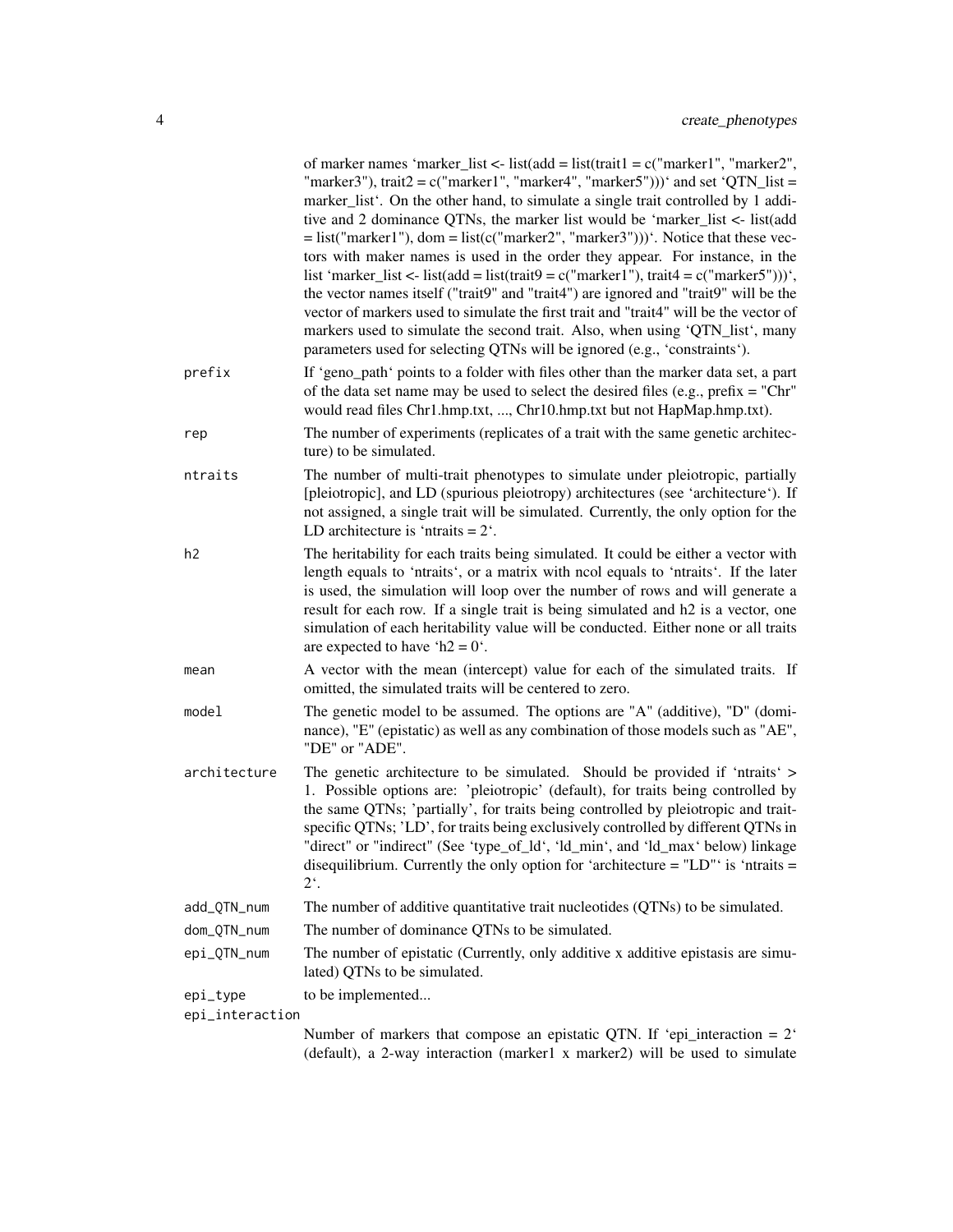epistatic QTNs. If 'epi\_interaction = 3' a 3-way interaction (marker1 x marker2 x marker3) will be used instead.

| pleio_a              | The number of pleiotropic additive QTNs to be used if 'architecture $=$ "par-<br>tially"'. When 'sim_method = custom' (see below), the first effects will be<br>assigned to the pleiotropic QTNs and the last to the trait-specific ones. For in-<br>stance, in a scenario where ntraits = 2, pleio_a = 2, trait_spec_a_QTN_num =<br>1, and add_effect = list( trait1 = c(0.1, 0.2, 0.3), trait2 = c(0.4, 0.5, 0.6)), the<br>trait-specific QTNs for trait 1 and trait 2 will be 0.3 and 0.6, respectively. The<br>first two allelic effects will be assigned to the pleiotropic QTNs. |
|----------------------|----------------------------------------------------------------------------------------------------------------------------------------------------------------------------------------------------------------------------------------------------------------------------------------------------------------------------------------------------------------------------------------------------------------------------------------------------------------------------------------------------------------------------------------------------------------------------------------|
| pleio_d              | The number of pleiotropic dominance QTNs to be used if 'architecture $=$ "par-<br>tially"' (See pleio_a for details).                                                                                                                                                                                                                                                                                                                                                                                                                                                                  |
| pleio_e              | The number of pleiotropic epistatic QTNs to be used if 'architecture $=$ "par-<br>tially" (See pleio_a for details).                                                                                                                                                                                                                                                                                                                                                                                                                                                                   |
| trait_spec_a_QTN_num |                                                                                                                                                                                                                                                                                                                                                                                                                                                                                                                                                                                        |
|                      | The number of trait-specific additive QTNs if 'architecture $=$ "partially". It<br>should be a vector of length equals to 'ntraits'.                                                                                                                                                                                                                                                                                                                                                                                                                                                   |
| trait_spec_d_QTN_num |                                                                                                                                                                                                                                                                                                                                                                                                                                                                                                                                                                                        |
|                      | The number of trait-specific dominance QTNs if 'architecture = "partially". It<br>should be a vector of length equals to 'ntraits'.                                                                                                                                                                                                                                                                                                                                                                                                                                                    |
| trait_spec_e_QTN_num |                                                                                                                                                                                                                                                                                                                                                                                                                                                                                                                                                                                        |
|                      | The number of trait-specific epistatic QTNs if 'architecture $=$ "partially". It<br>should be a vector of length equals to 'ntraits'.                                                                                                                                                                                                                                                                                                                                                                                                                                                  |
| add_effect           | Additive effect size to be simulated. It may be either a vector (assuming 'ntraits'<br>$= 1$ or one allelic effect per trait to create a geometric series ['sim_method = "ge-<br>ometric"']) or a list of length = 'ntraits', i.e., if 'ntraits' > 1, a list with one vector<br>of additive effects should be provided for each trait. Unless 'big_add_QTN_effect'<br>is provided, the length of each vector should be equal to the number of additive<br>QTNs being simulated.                                                                                                        |
| big_add_QTN_effect   |                                                                                                                                                                                                                                                                                                                                                                                                                                                                                                                                                                                        |
|                      | Additive effect size for one possible major effect quantitative trait nucleotide.<br>If 'ntraits' > 1, big_add_QTN_effect should have length equals 'ntraits'. If<br>'add_QTN_num' > 1, this large effect will be assigned to the fist QTN.                                                                                                                                                                                                                                                                                                                                            |
| same_add_dom_QTN     |                                                                                                                                                                                                                                                                                                                                                                                                                                                                                                                                                                                        |
|                      | A boolean for selecting markers to be both additive and dominance QTNs.                                                                                                                                                                                                                                                                                                                                                                                                                                                                                                                |
| dom_effect           | Similar to the 'add_effect', it could be either a vector or a list. Optional if<br>'same_add_dom_QTN = TRUE'.                                                                                                                                                                                                                                                                                                                                                                                                                                                                          |
| degree_of_dom        | If the same set of QTNs are being used for simulating additive and dominance<br>effects, the dominance allelic effect could be a proportion of the additive allelic<br>effect. In other words, 'degree_of_dom' equals to 0.5, 1, 1.5 will simulate,<br>partial dominance, complete dominance and overdominance, respectively.                                                                                                                                                                                                                                                          |
| epi_effect           | Epistatic (additive x additive) effect size to be simulated. Similar to the 'add_effect',<br>it could be either a vector or a list.                                                                                                                                                                                                                                                                                                                                                                                                                                                    |
| type_of_ld           | Type of LD used to simulate spurious pleiotropy. If "indirect" (default), an in-<br>termediate marker is selected from which two adjacent markers (one upstream                                                                                                                                                                                                                                                                                                                                                                                                                        |

and another downstream) will be chosen based on its LD with the intermediate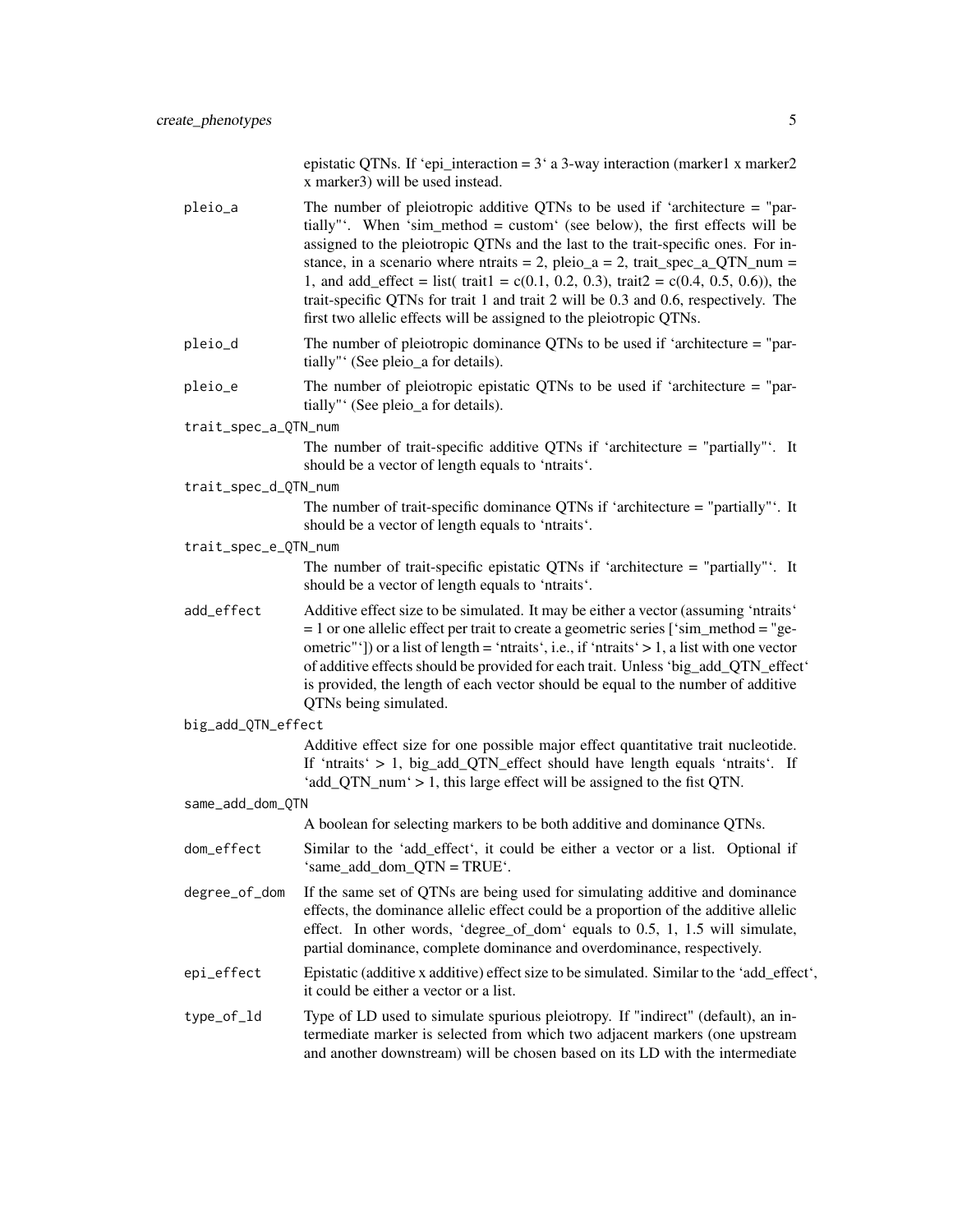|              | marker to be the QTNs. Optionally, in the "direct" method, one marker is se-<br>lected to be a QTN for trait 1, and a second marker is selected based on its LD<br>with the first selected marker to be the QTN for trait 2.                                                                                                                                                                                                                                                                                                                                                                                                                                                                                 |
|--------------|--------------------------------------------------------------------------------------------------------------------------------------------------------------------------------------------------------------------------------------------------------------------------------------------------------------------------------------------------------------------------------------------------------------------------------------------------------------------------------------------------------------------------------------------------------------------------------------------------------------------------------------------------------------------------------------------------------------|
| ld_min       | Minimum Linkage disequilibrium for selecting QTNs when 'architecture $=$ LD $\dot{\ }$ .<br>The default is 'ld_min = $0.2$ ' (markers should have a minimum LD of 0.2 to be<br>used as QTNs).                                                                                                                                                                                                                                                                                                                                                                                                                                                                                                                |
| ld_max       | Maximum Linkage disequilibrium for selecting QTNs when 'architecture $=$ LD $\dot{\ }$ .<br>The default is 'ld_max = $0.8$ ' (markers should have an LD of at maximum 0.8)<br>to be used as QTNs).                                                                                                                                                                                                                                                                                                                                                                                                                                                                                                           |
| ld_method    | Four methods can be used to calculate linkage disequilibrium values: "compos-<br>ite" for LD composite measure (Default), "r" for R coefficient (by EM algorithm<br>assuming HWE, it could be negative), "dprime" for D', and "corr" for correlation<br>coefficient (see snpgdsLDpair from package SNPRelate).                                                                                                                                                                                                                                                                                                                                                                                               |
| sim_method   | Provide the method of simulating allelic effects. The options available are "geo-<br>metric" and "custom". For multiple QTNs, a geometric series may be simulated,<br>i.e., if add_effect = $0.5$ , the effect size of the first QTNs will be 0.5, the effect<br>size of the second QTN will be 0.5^2, and the effect of the n^th QTN will be<br>$0.52$ n.                                                                                                                                                                                                                                                                                                                                                   |
| vary_QTN     | A boolean that determines if the same set of quantitative trait nucleotide (QTN)<br>should be used to generate genetic effects for each experiment ('vary_QTN<br>= FALSE') or if a different set of QTNs should be used for each replication<br>$('vary_QTN = TRUE').$                                                                                                                                                                                                                                                                                                                                                                                                                                       |
| cor          | Option to simulate traits with a predefined genetic correlation. It should be a<br>correlation matrix with a number of rows = 'ntraits'. Default = NULL. Notice<br>that when opting for controlling the correlation, the genetic effects are trans-<br>formed using Cholesky decomposition. In this case, the correlation of genetic<br>effects for different traits will be as provided, but due to the transformation, the<br>actual allelic effects of correlated traits may be different than the input allelic<br>effect.                                                                                                                                                                               |
| cor_res      | Option to simulate traits with a predefined residual correlation. It should be a<br>correlation matrix with number of rows = 'ntraits'. If NULL, an identity matrix<br>(independent residuals) will be used.                                                                                                                                                                                                                                                                                                                                                                                                                                                                                                 |
| QTN_variance | Whether or not the percentage of the phenotypic variance explained by each<br>QTN (QTN variance / phenotypic variance) should be exported. The default is<br>FALSE. Notice that this is calculated prior to any transformation, such as the<br>whitening/coloring transformation used to assign user-specified correlation to<br>the genetic effect. In may not reflect the actual variance explained when the data<br>is transformed.                                                                                                                                                                                                                                                                       |
| seed         | Value to be used by set.seed. If NULL (default), runif(1, 0, 1000000) will be<br>used. Notice that at each sampling step, a different seed generated based on the<br>'seed' parameter used. For example, if one uses 'seed = 123', when simulating<br>the 10th replication of trait 1, the seed to be used is 'round( $(123 * 10 * 10)$ *<br>1). On the other hand, for simulating the 21st replication of trait 2, the seed to<br>be used will be 'round( $(123 * 21 * 21) * 2$ )'. The master seed (unique value<br>required to reproduce results) is saved at the top of the log file. Unless verbose =<br>FALSE the actual seed used in every simulation is exported along with simulated<br>phenotypes. |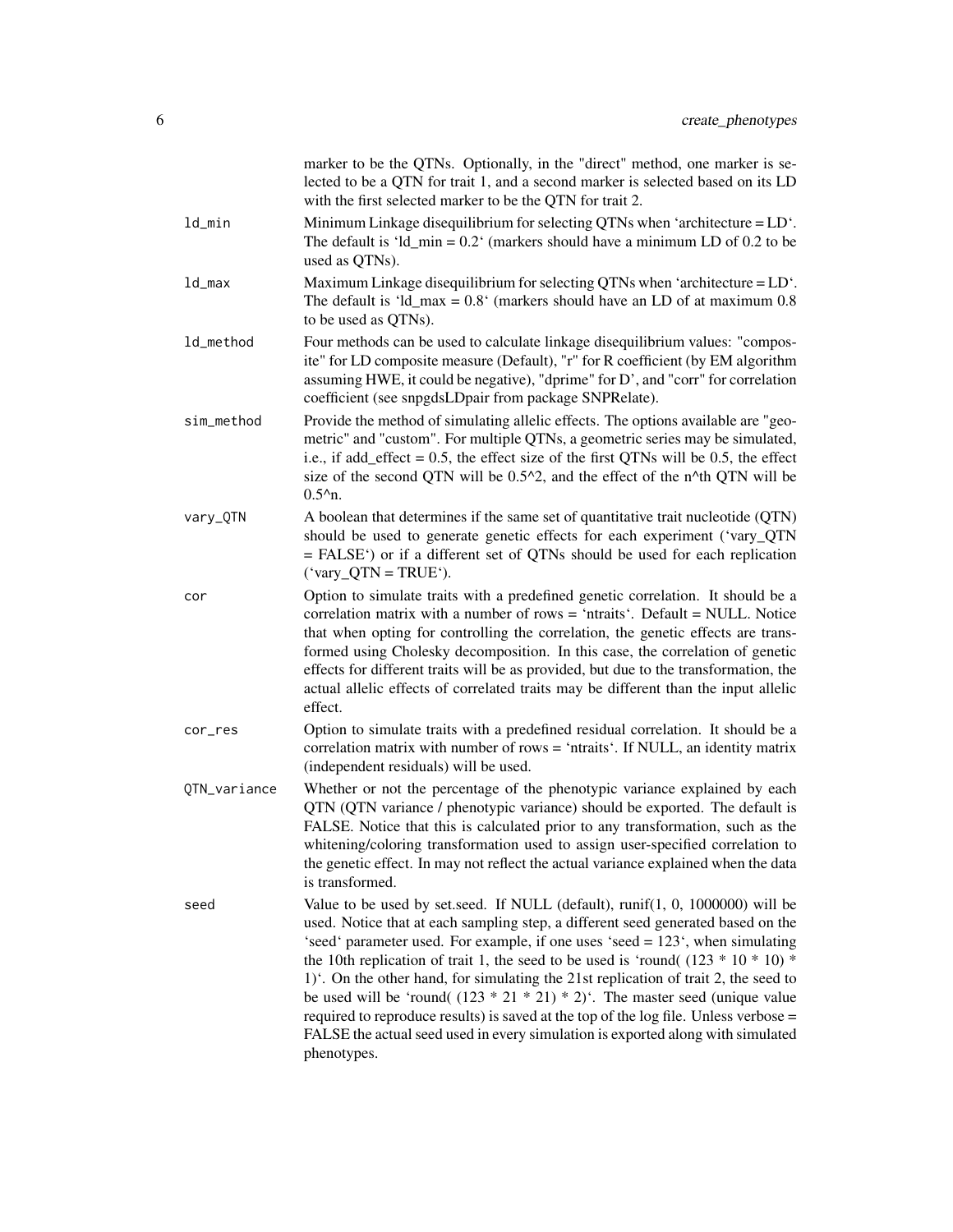- only the QTN information will be saved. output\_format Four options are available for saving simulated phenotypes: 'multi-file', saves each simulation in a separate file; 'long' (default for multiple traits), appends each experiment (rep) to the last one (by row); 'wide', saves experiments by column (default for single trait) and 'gemma', saves .fam files to be used by gemma or other software that uses plink bed files. (renaming .fam file with the
- to\_r Option for outputting the simulated results as an R data.frame in addition to saving it to file. If TRUE, results need to be assigned to an R object (see vignette).

same name of the bim and bed files is necessary).

- out\_geno Optionally saves the numericalized genotype either as "numeric" (see vignettes for an example data), "BED" or "gds". The default is NULL.
- $chr\_prefix$  If input file format is VCF and out\_geno = "BED", and a prefix is used in the chromosomes names, chr\_prefix may be used to avoid issues in converting to bed files (e.g.,  $chr\_prefix = "chr"$  in " $chr01"$ ).
- remove\_QTN Whether or not a copy of the genotypic file should be saved without the simulated QTNs. The default is FALSE. If 'vary\_QTN = TRUE', the question "Are you sure that you want to save one genotypic file/rep (remove\_QTN = TRUE and vary\_QTN = TRUE) [type yes or no] ?" will pop up to avoid saving multiple large files unintentionally

#### warning\_file\_saver

Skips the interactive question and saves all files when 'remove\_QTN = TRUE' and 'vary\_QTN = TRUE'.

- constraints Set constraints for QTN selection. Currently, the options are maf\_above (the minimum value of minor allele frequency, a double between 0 - 0.5), maf\_below (the maximum value of minor allele frequency, a double between 0 - 0.5),and hets ('include' and 'remove'). All of these options are NULL by default ('list(maf\_above = NULL, maf\_below = NULL, hets = NULL )' ). For instance, if the parameters used are 'constraints = list(maf\_above = 0.3, maf\_below = 0.44, hets = "include")', only heterozygote markers with minor allele frequency between 0.3 and 0.44 will be selected to be QTNs. The option "remove" would only select homozygote markers to be QTNs.
- maf\_cutoff Option for filtering the data set based on minor allele frequency (Not to be confounded with the constraints option which will only filter possible QTNs). It may be useful when outputting the genotypic data set.
- nrows Option for loading only part of a data set. Used when marker data is in numeric or HapMap format. Please see data.table::fread for details.
- na\_string Tell create\_phenotypes what character represents missing data (default is "NA"). Used when the input marker data is numeric or HapMap.
- SNP\_effect Parameter used for numericalization. The options are: Add  $(AA = 1, Aa = 0, aa$  $= -1$ ), Dom (AA =  $-1$ , Aa = 0, aa =  $-1$ ), Left (AA = 1, Aa =  $-1$ , aa =  $-1$ ), Right  $(AA = 1, Aa = 1, aa = -1)$ . The default option is Add.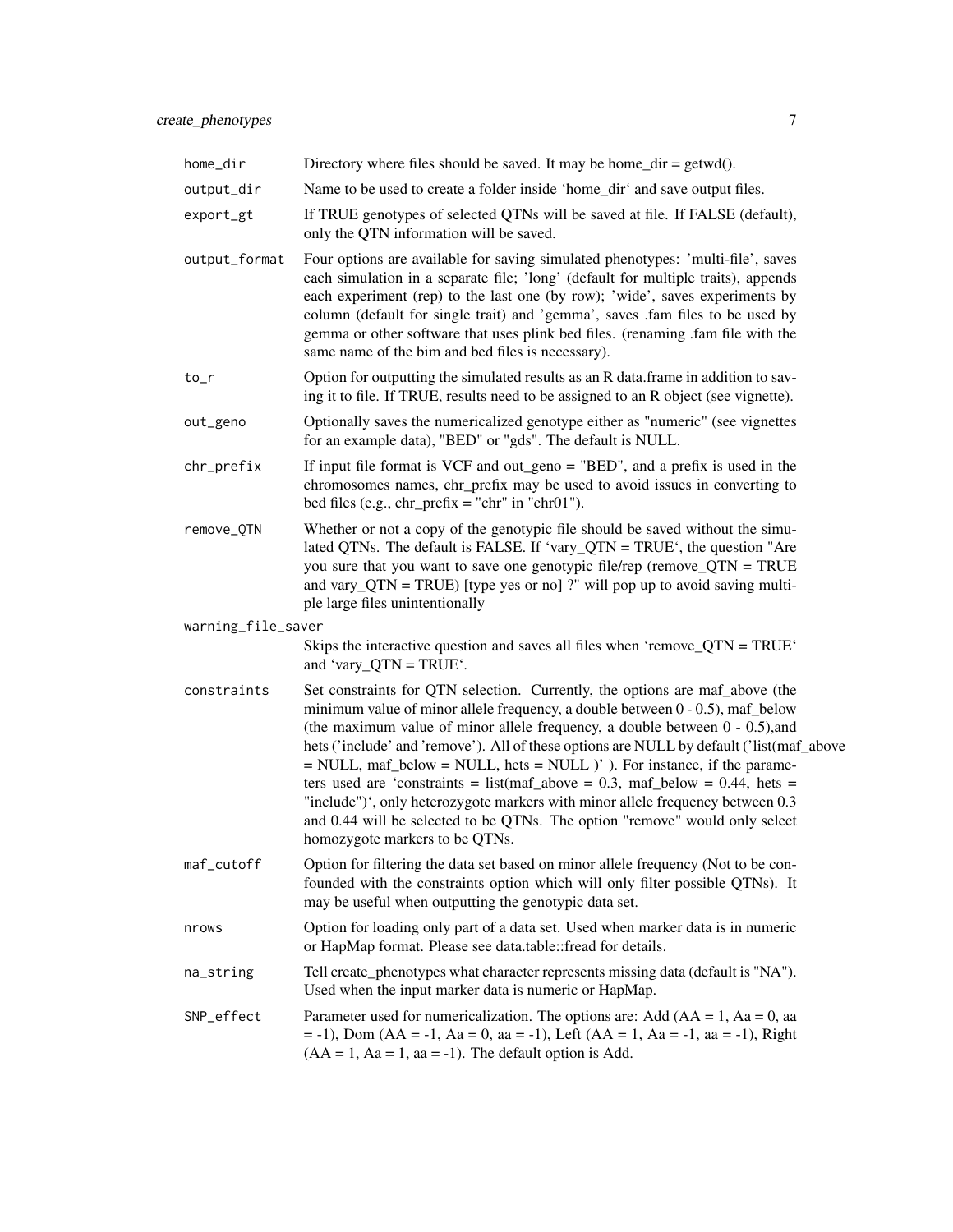| SNP_impute | Naive imputation for HapMap numericalization. The options are: Major (NA <-<br>1), Middle (NA $\lt$ - 0), and Minor (NA $\lt$ - -1).                                                                 |
|------------|------------------------------------------------------------------------------------------------------------------------------------------------------------------------------------------------------|
| quiet      | Whether or not the log file should pop up into R once the simulation is done.                                                                                                                        |
| verbose    | If FALSE, suppress all prints and suppress individual seed numbers from being<br>saved to file. The master seed (unique value required to reproduce results) is<br>saved at the top of the log file. |
| RNGversion | Parameter to set the random number generator. Different R versions may be<br>selected, the default value is '3.5.1'.                                                                                 |

#### Value

Single or multi-trait phenotypes in one of many formats. Numericalized marker data set with or without the selected QTNs. Diagnostic files (log, QTN information, summary of LD between QTNs, proportion of phenotypic variance explained by each QTN).

#### Author(s)

Samuel B Fernandes and Alexander E Lipka Last update: Jan 19, 2021

#### References

Fernandes, S.B., and Lipka, A.E., 2020 simplePHENOTYPES: SIMulation of pleiotropic, linked and epistatic SIMulation of Pleiotropic, Linked and Epistatic PHENOTYPES. BMC Bioinformatics 21(1):491, doi: [10.1186/s1285902003804y](https://doi.org/10.1186/s12859-020-03804-y)

#### Examples

```
# Simulate 50 replications of a single phenotype.
data("SNP55K_maize282_maf04")
pheno <-
  create_phenotypes(
   geno_obj = SNP55K_maize282_maf04,
   add_QTN_num = 3,
    add\_effect = 0.2,big_add_QTN_effect = 0.9,
   rep = 10,h2 = 0.7,
   model = "A",to_r = TRUE,home\_dir = tempdir(),quiet = T
   \lambda# For more examples, please run the following:
# vignette("simplePHENOTYPES")
```